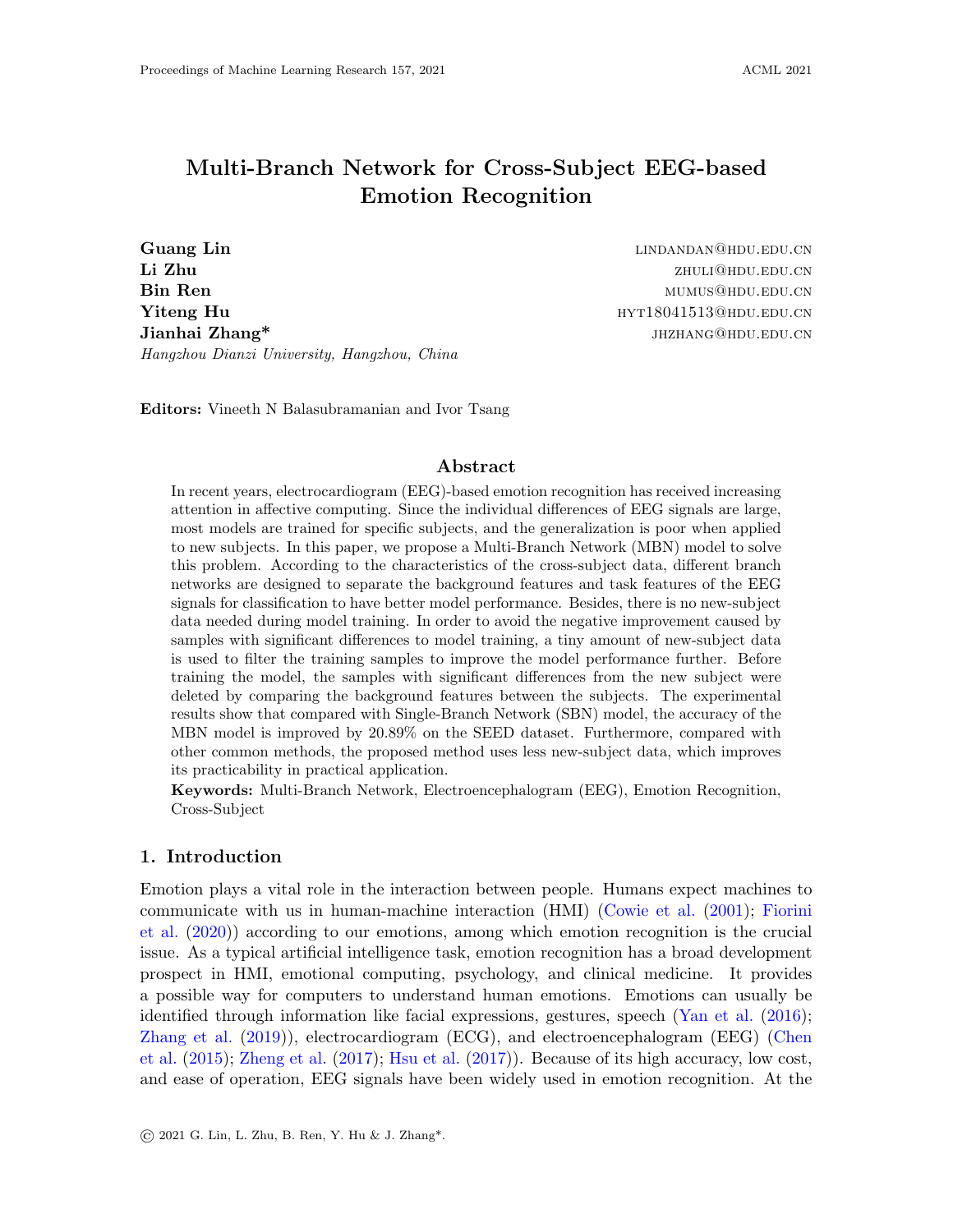same time, human beings will deliberately hide their emotions in some scenes. According to facial expressions, gestures, voice, and other external expressions, a person's inner thoughts and emotions cannot be determined, while the EEG signals are hard to hide.

In the last decade, there has been increasing study on the cognition of affective states within the brain-computer interface  $(BCI)$  community [\(Lotte et al.](#page-14-1)  $(2007)$ ; Aricò et al. [\(2020\)](#page-13-3)). The ideal affective brain-computer interface (aBCI) [\(Garcia-Molina et al.](#page-14-2) [\(2013\)](#page-14-2); [Goshvarpour and Goshvarpour](#page-14-3) [\(2019\)](#page-14-3)) can detect the emotional states felt by the user through spontaneous EEG signals without explicit user input and respond to different emotional states accordingly. The EEG signals can record very subtle emotional changes at the high temporal resolution, but the EEG signals are time asymmetric and unstable. Second, the signal-to-noise ratio (SNR) of EEG is shallow, and it is difficult to eliminate the influence of noise. In addition, due to the significant differences in EEG signals between different subjects or different states, the performance of existing models on the new-subject data is lacking [\(Jayaram et al.](#page-14-4) [\(2016\)](#page-14-4); [Zheng and Lu](#page-15-3) [\(2016\)](#page-15-3)). The EEG patterns vary among subjects, so it is necessary to train the classifier for a specific subject in the presence of multiple subjects [\(Blankertz et al.](#page-13-4) [\(2007\)](#page-13-4)). Training a specific model for each new subject is an inefficient approach to resolving differences, requiring the collection of labeled datasets and retraining of the model [\(Shen and Lin](#page-14-5) [\(2019\)](#page-14-5)). At present, cross-subject emotion recognition based on EEG signals is still a challenge.

In traditional machine learning algorithms, [Zheng et al.](#page-15-4) [\(2015\)](#page-15-4) used transfer component analysis (TCA) and kernel principle component analysis (KPCA) for subspace projection. These two algorithms projected the data with different distributions to the same feature space and reduced the distribution difference between the two domains. On this basis, [Zheng and Lu](#page-15-3) [\(2016\)](#page-15-3) carried out a further study and proposed transductive parameter transfer (TPT). They used the extracted features to select the corresponding classifier and learned the regression function between the data distribution and the classifier parameters, which further improved the model performance. In the work of [Chai et al.](#page-13-5) [\(2017\)](#page-13-5), a new adaptive subspace feature matching (ASFM) strategy was proposed, which considered both the marginal distribution and the conditional distribution of data. Finally, [Li et al.](#page-14-6) [\(2019\)](#page-14-6) combined the advantages of most of the above algorithms and proposed multisource transfer learning (MSTL), which reached the state-of-the-art (SOTA) performance in traditional machine learning.

In the deep learning algorithm, [Li et al.](#page-14-7) [\(2018\)](#page-14-7) used deep adaptation network (DAN) to minimize the MK-MMD distance [\(Long et al.](#page-14-8) [\(2015\)](#page-14-8)) on the depth features of different domain data in neural networks so that the feature distribution of the data was similar. [Luo et al.](#page-14-9) [\(2018\)](#page-14-9) mapped the source domain (existing-subject) data and target domain (new-subject) data to common feature space and used an adversarial network [\(Ganin and](#page-13-6) [Lempitsky](#page-13-6) [\(2015\)](#page-13-6)) to make the distribution of the two more similar. [Wang et al.](#page-15-5) [\(2018a\)](#page-15-5) and [Zhong et al.](#page-15-6) [\(2020\)](#page-15-6) both used graph neural network to better extract features and used the adversarial network to solve individual differences. In the work of [Du et al.](#page-13-7) [\(2020\)](#page-13-7), they proposed ATDD-LSTM model, and its classification accuracy reached the current SOTA performance. The ATDD-LSTM model also used the adversarial network for domain adaptation.

Compared with traditional machine learning algorithms, deep learning algorithms are easier to implement and generally have higher accuracy. However, the existing deep learning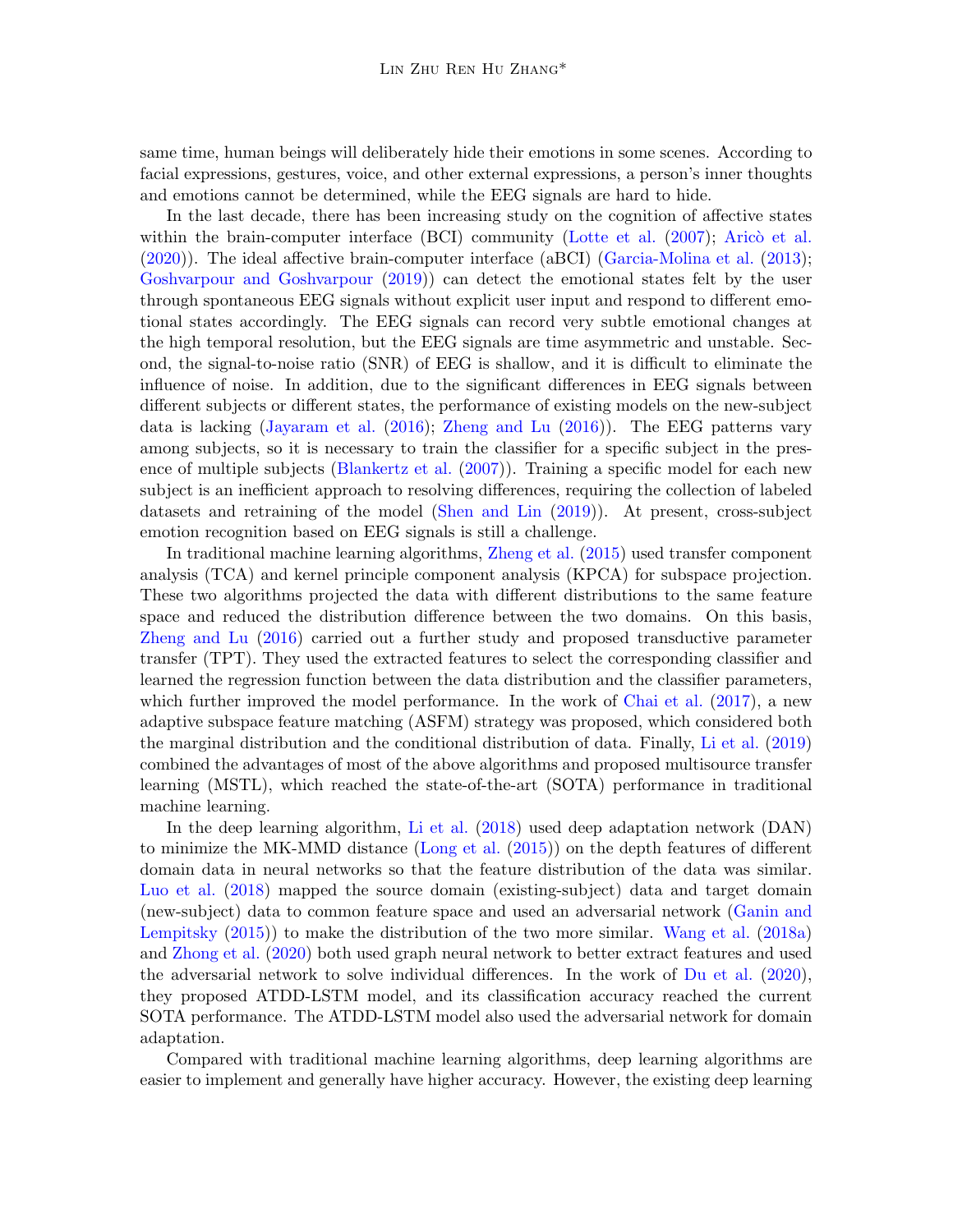algorithms rarely consider the conditional probability distribution of data in domain adaptation, which leads to negative transfer [\(Chai et al.](#page-13-5) [\(2017\)](#page-13-5)). When the difference between the two subjects is too significant, even if the marginal distribution of the two domains is minimized, the classification accuracy is still poor. On the other hand, the above algorithms used transfer learning to eliminate the differences between different subjects, which required the use of all unlabeled target domain data. In practice, it takes a long time to collect data [\(Li et al.](#page-14-6) [\(2019\)](#page-14-6)), so these algorithms still have limitations. In order to solve individual differences and improve the usability of the algorithm in practice, this paper has made the following contributions:

- A novel Multi-Branch Network (MBN) model was designed to solve individual differences without collecting new-subject data. The MBN model can effectively extract background features and task features of different subjects from the original EEG signals, thus better deal with different EEG signals in the cross-subject task.
- A subject similarity matrix was proposed by calculating the distance of the background feature maps. The matrix was used to select samples with higher similarity to the new subject to avoid the negative improvement caused by samples with significant differences during model training.

## 2. Methods

Fig. [1](#page-3-0) shows the framework of the Multi-Branch Network model for EEG-based emotion recognition. It includes three parts: feature organization, Multi-Branch Network model, and sample selection.

#### 2.1. Feature organization

The physiological characteristics of EEG signals vary with frequency, and the emotional responses of different encephalic regions are different [\(Zheng and Lu](#page-15-7) [\(2015\)](#page-15-7); [Wang et al.](#page-15-8) [\(2018b\)](#page-15-8)). Considering these two factors, this paper uses a 3D structure [\(Yang et al.](#page-15-9) [\(2018\)](#page-15-9); [Shen et al.](#page-14-10)  $(2020)$  to organize the EEG signals (Fig. [1\(](#page-3-0)a)). First, perform band-pass filtering on the EEG signals of all channels, and divide the signal of each channel into delta  $(1-4 \text{ Hz})$ , theta  $(4-8 \text{ Hz})$ , alpha  $(8-14\text{ Hz})$ , beta  $(14-31 \text{ Hz})$ , and gamma  $(31-50 \text{ Hz})$ . Then extract differential entropy (DE) feature [\(Duan et al.](#page-13-8) [\(2013\)](#page-13-8)) in five frequency bands for the  $t$  s window size samples. Finally, we organize the DE feature of each frequency band into a 2D map. Therefore, each segment is a 3D structure  $X_n \in \mathbb{R}^{h \times w \times d}$ ,  $n = 1, 2, ..., N$ , where N is the number of samples, h and w are the width and height of the 2D map,  $d = 5$ is the number of frequency bands. More details are as follows.

According to the work of [Wang et al.](#page-15-10)  $(2014)$ , we use  $t = 1$  s as the time window for data segmentation and obtain a series of slices with  $L \times C$  ( $L = t \times W$ ), where C is the number of channels,  $L$  is the data length, and  $W$  is the sampling frequency. The DE feature is extracted per second from five frequency bands, and the data structure is changed from  $L \times C$  to  $1 \times C \times 5$ , which is a matrix of  $C \times 5$ . Differential entropy is the generalized form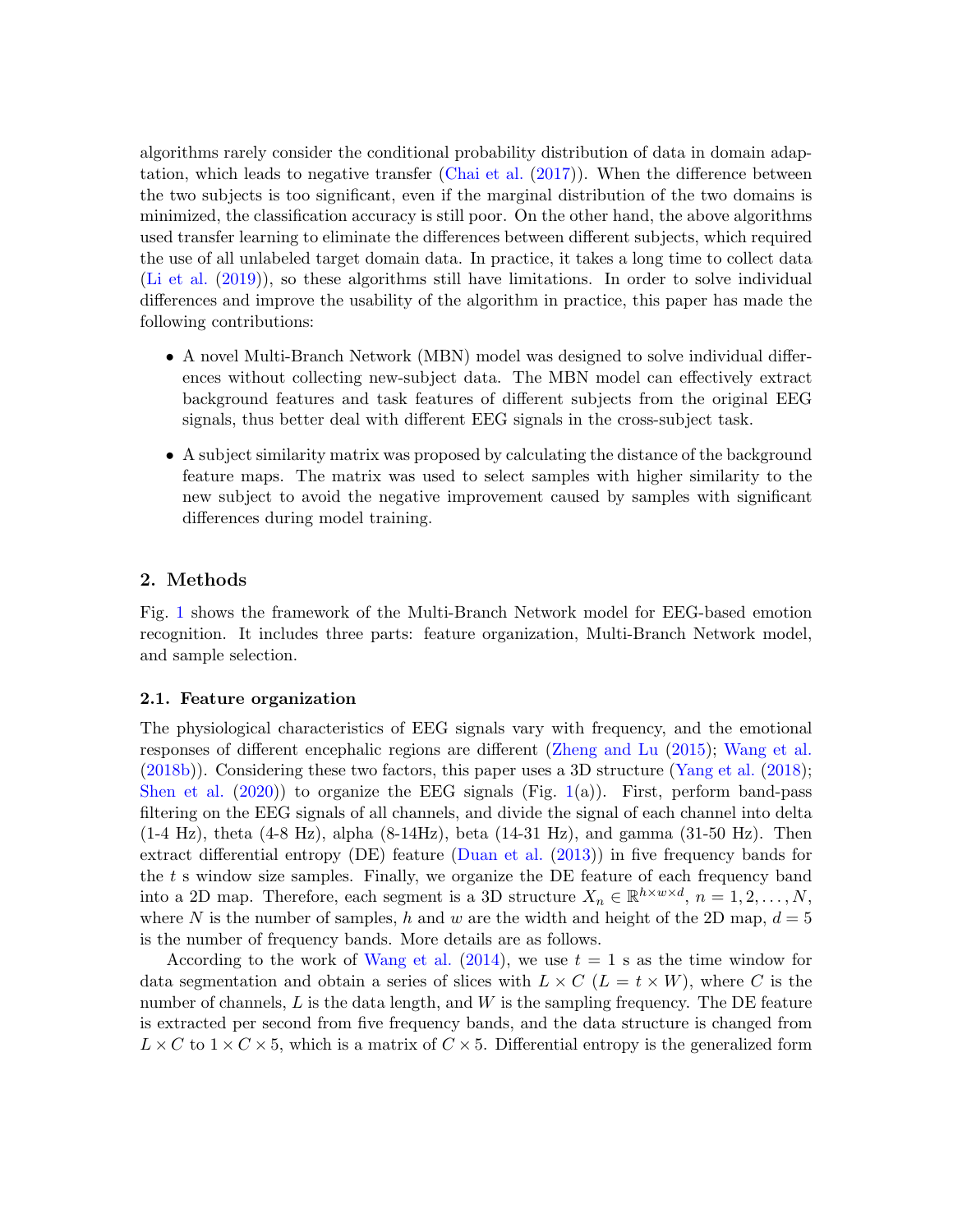

<span id="page-3-0"></span>Figure 1: An overview of the proposed EEG-based emotion recognition framework using the Multi-Branch Network model.

of Shannon entropy on continuous variables:

$$
DE = -\int_{a}^{b} p(x) \log(p(x)) dx,
$$
\n(1)

where  $p(x)$  represents the probability density function of continuous information, and [a, b] represents the interval of information value. For a section of EEG that approximately obeys the Gaussian distribution  $N(\mu, \sigma^2)$ , the DE feature is calculated as below:

$$
DE = -\int_{-\infty}^{\infty} \frac{1}{\sqrt{2\pi\sigma^2}} \exp\frac{(x-\mu)^2}{2\sigma^2} \log\frac{1}{\sqrt{2\pi\sigma^2}} \exp\frac{(x-\mu)^2}{2\sigma^2} = \frac{1}{2} \log 2\pi e \sigma^2.
$$
 (2)

In order to better preserve the spatial features of the EEG signals, according to the spatial distribution of the electrodes (Fig. [1\(](#page-3-0)a)), we convert the  $C$ -dimensional DE feature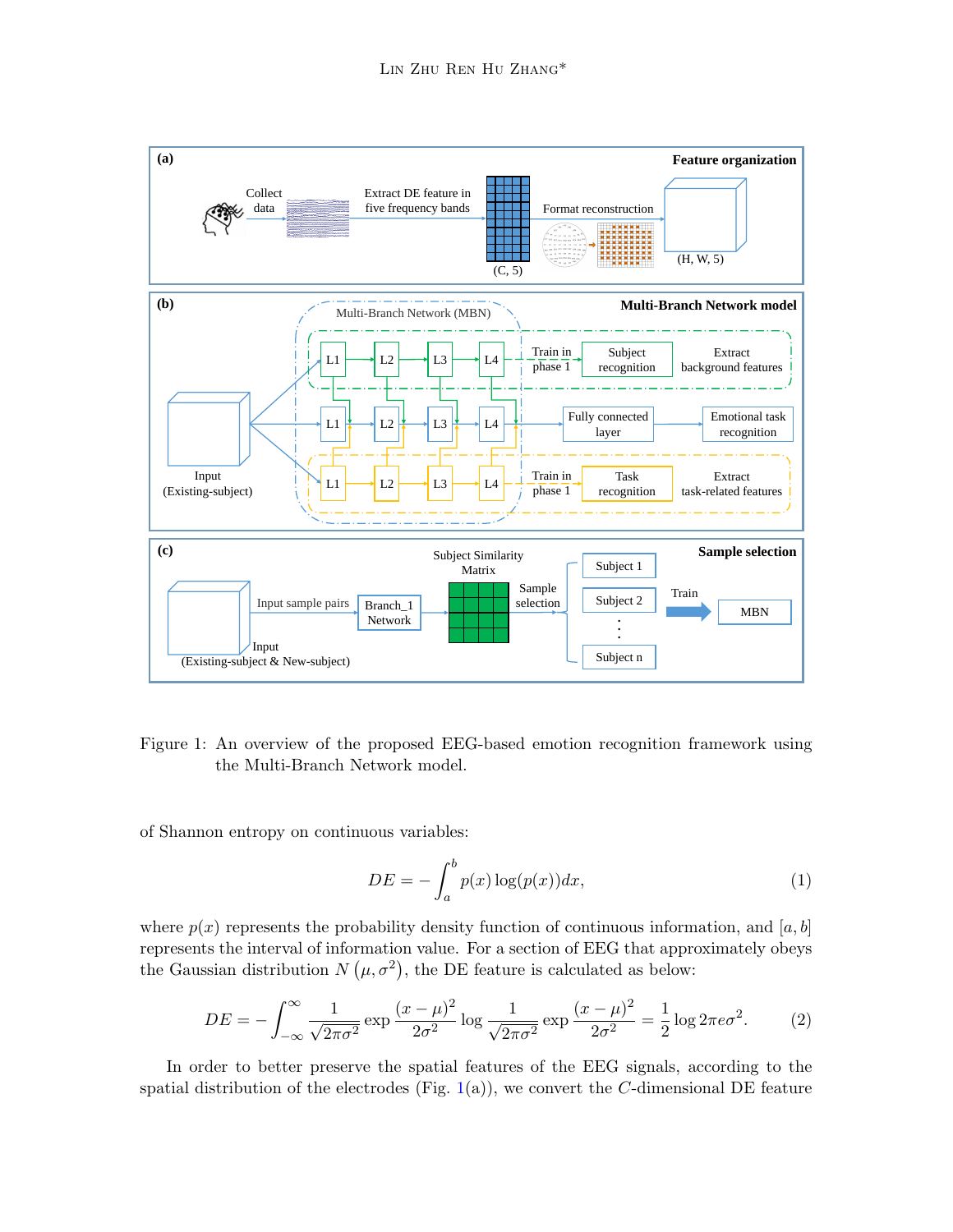vector on each frequency band into a 2D matrix. Finally, the 3D feature map of  $h \times w \times 5$ is obtained.

## 2.2. Multi-Branch Network model

Starting from the characteristics of the cross-subject EEG signals (consisting of background information and task information), a Multi-Branch Network (MBN) model is used to extract features of background and task, respectively. By inputting multi-feature data (Fig. [1\(](#page-3-0)b)), the deep learning model can learn better. In our method, the training process is divided into two phases: Training two branch networks to extract two features; training the backbone network for classification.

## 2.2.1. The branch network



<span id="page-4-0"></span>Figure 2: The schematic diagram of phase 1. Teach branch networks to learn background features and task features through opposite task labels. Where  $i$  and  $j$  represent different subjects,  $m$  and  $n$  represent clips of different categories.

As shown in Fig. [2,](#page-4-0) phase 1 uses two opposite tasks to extract different features. The same data have different labels in different branches. In the  $Branch_1$  network, select  $K - 2$ subjects and organize their data samples into sample pairs as training dataset, where  $K$ is the number of all subjects in the dataset. Each sample pair consists of two random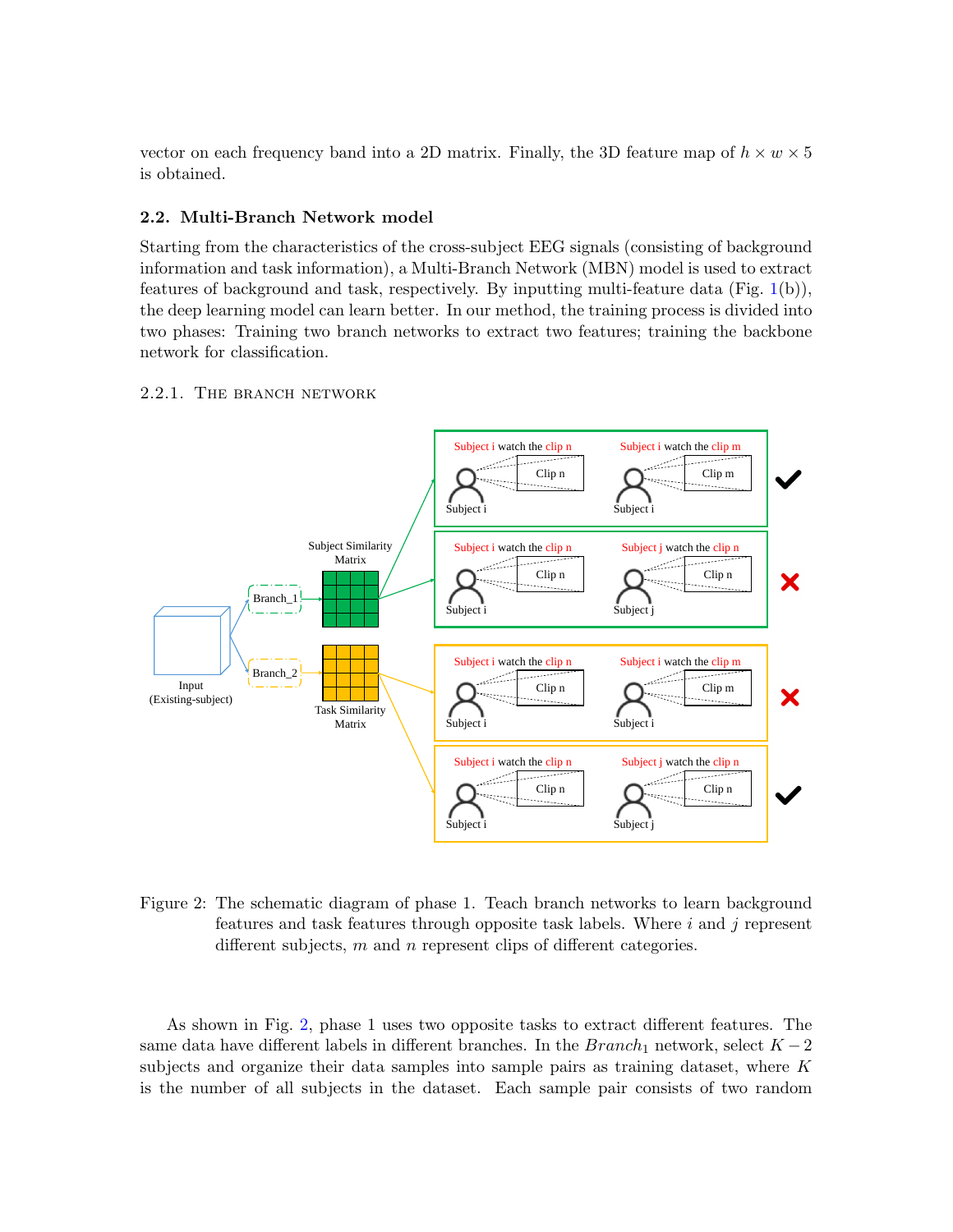samples from the dataset. When the two samples are from the same subject, the label is 1; otherwise, it is 0. The data of the remaining 2 subjects are organized into sample pairs in the same way as test dataset. In the sample pair, there are data of different subjects watching the same kind of clips (labeled 0) and data of the same subject watching different types of film clips (labeled 1). After this constraint, the features extracted by the model are more personal-related background features rather than task features. Similarly, after the constraint of the  $Branch_2$  network, the extracted features are more related to the task. The constraints for training the branch network are as follows:

$$
X_1' = B(X_1),\tag{3}
$$

$$
X_2' = B(X_2),\tag{4}
$$

$$
d\left(X'_1, X'_2\right) = \sqrt{|X'_1 - X'_2|^2},\tag{5}
$$

$$
label = \begin{cases} 1, & d < 0.2 \\ 0, & else \end{cases} \tag{6}
$$

where  $X_1$  and  $X_2$  are the sample pairs input to the branch network  $B(\cdot)$ , and output the feature maps  $X'_1$  and  $X'_2$ . Finally, the Euclidean distance d of the two feature maps is calculated as the similarity degree between the two samples. When the Euclidean distance is less than 0.2, the label is predicted to be 1; otherwise, the label is predicted to be 0. In the branch network training, the contrastive loss [\(Hadsell et al.](#page-14-11) [\(2006\)](#page-14-11)) is used as the loss function. The network structures of  $Branch_1$  network and  $Branch_2$  network are the same. The branch network structure is shown in Fig. [3.](#page-5-0)



<span id="page-5-0"></span>Figure 3: The framework for training one of the branch networks.

In each branch network, there are four convolutional layers, one max pooling layer, and one fully connected layer. The parameters of the four convolutional layers are: 64 feature maps with filter size of  $5 \times 5$ ; 128 feature maps with filter size of  $4 \times 4$ ; 256 feature maps with filter size of  $4 \times 4$ ; 64 feature maps with filter size of  $1 \times 1$ . For all convolutional layers, zero-padding and rectified linear units (ReLU) activation function are applied. The pool size of the max pooling layer is  $2 \times 2$ , and the stride is 2. Finally, the units in the fully connected layer are 1024, and the result of the fully connected layer is output as a vector. After the training is completed, the parameters are saved for the call of the MBN model.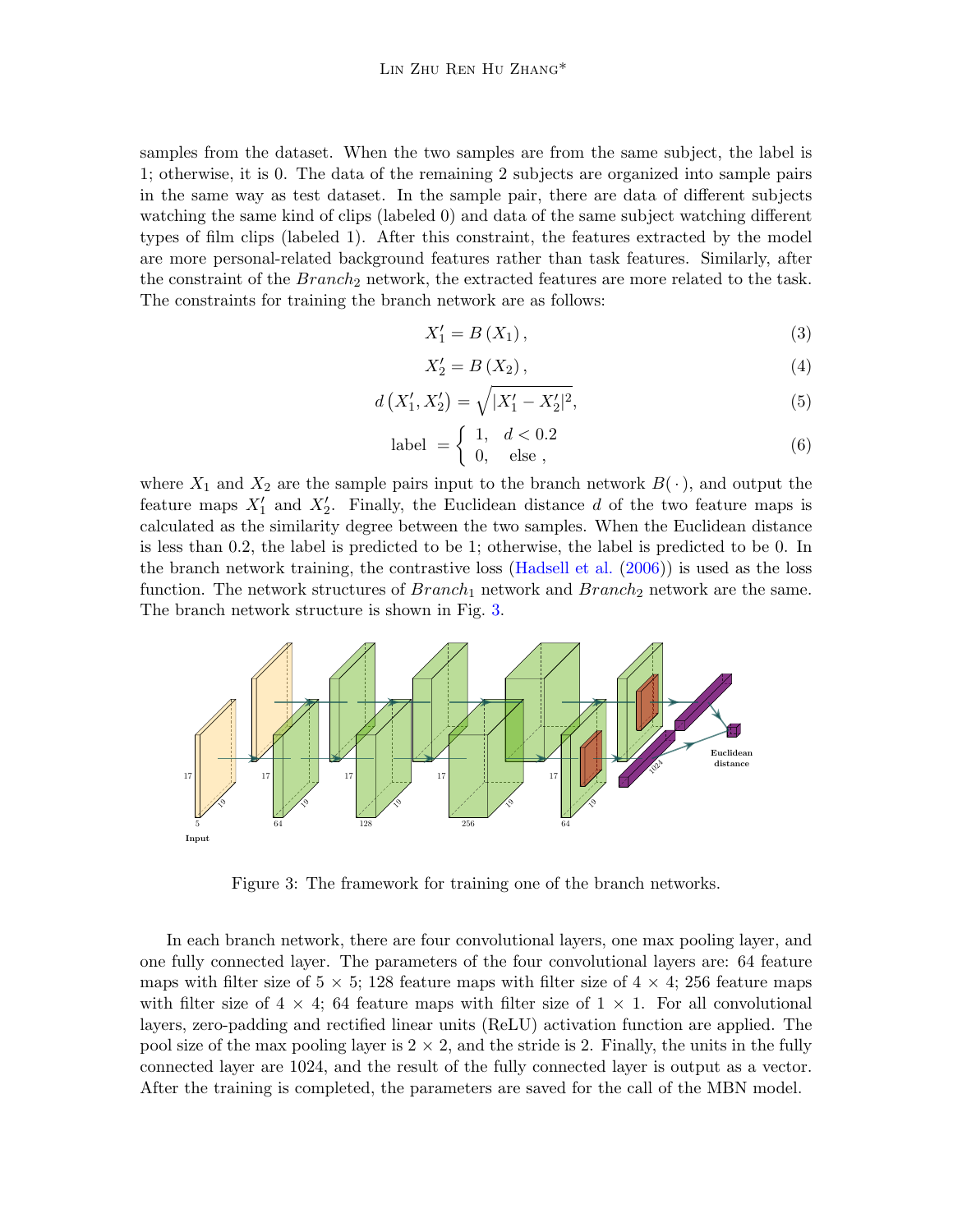## 2.2.2. The backbone network

In the second part of the training phase, a single sample is input into the branch networks to extract different features and fuse them with the feature map of the backbone network. The branch networks are trained in phase 1, and their convolutional layers can extract background features and task features. The backbone network is designed for the final EEG-based emotion recognition. In the MBN model, the feature maps of the same layer are spliced and input into the next layer of the backbone network. Finally, after one max pooling operation, the feature map is input into the fully connected layers for emotional classification. We consider the MBN model defined as:

$$
Y = F(Concat(X, X', X'')) = F(Concat(X, B_1(X), B_2(X))),
$$
\n(7)

Where  $F(\cdot)$ ,  $B_1(\cdot)$ , and  $B_2(\cdot)$  represent the output of the backbone network and the two branch networks in the convolutional layer, and  $Concat(\cdot)$  represents the operation to concatenate a list of inputs.

During the training, the parameters of the branch networks are fixed. The MBN model adds the background features and task features of the EEG signals while inputting the original data. The model can extract the different information between different signals to perform better in the cross-subject task. The structure of the MBN model is shown in Fig. [4.](#page-6-0)



<span id="page-6-0"></span>Figure 4: The framework for training the Multi-Branch Network.

In the backbone network, there are also four convolutional layers and one max pooling layer, and its hyperparameters are the same as that of the branch network so that the three networks can splice the feature maps output by the convolutional layer. After the max pooling layer, two dropout layers and three fully connected layers are added. The rate of the two dropout layers is both 0.5, which can effectively improve the generalization ability and enhance the anti-noise ability of the model. The units in the three fully connected layers are 1024, 512, and  $n$ , respectively, where  $n$  is the number of emotional categories. In training, the cross-entropy loss is used as the loss function.

At the same time, to better compare the performance improvement brought by the MBN model, a network called Single-Branch Network (SBN) is constructed using the backbone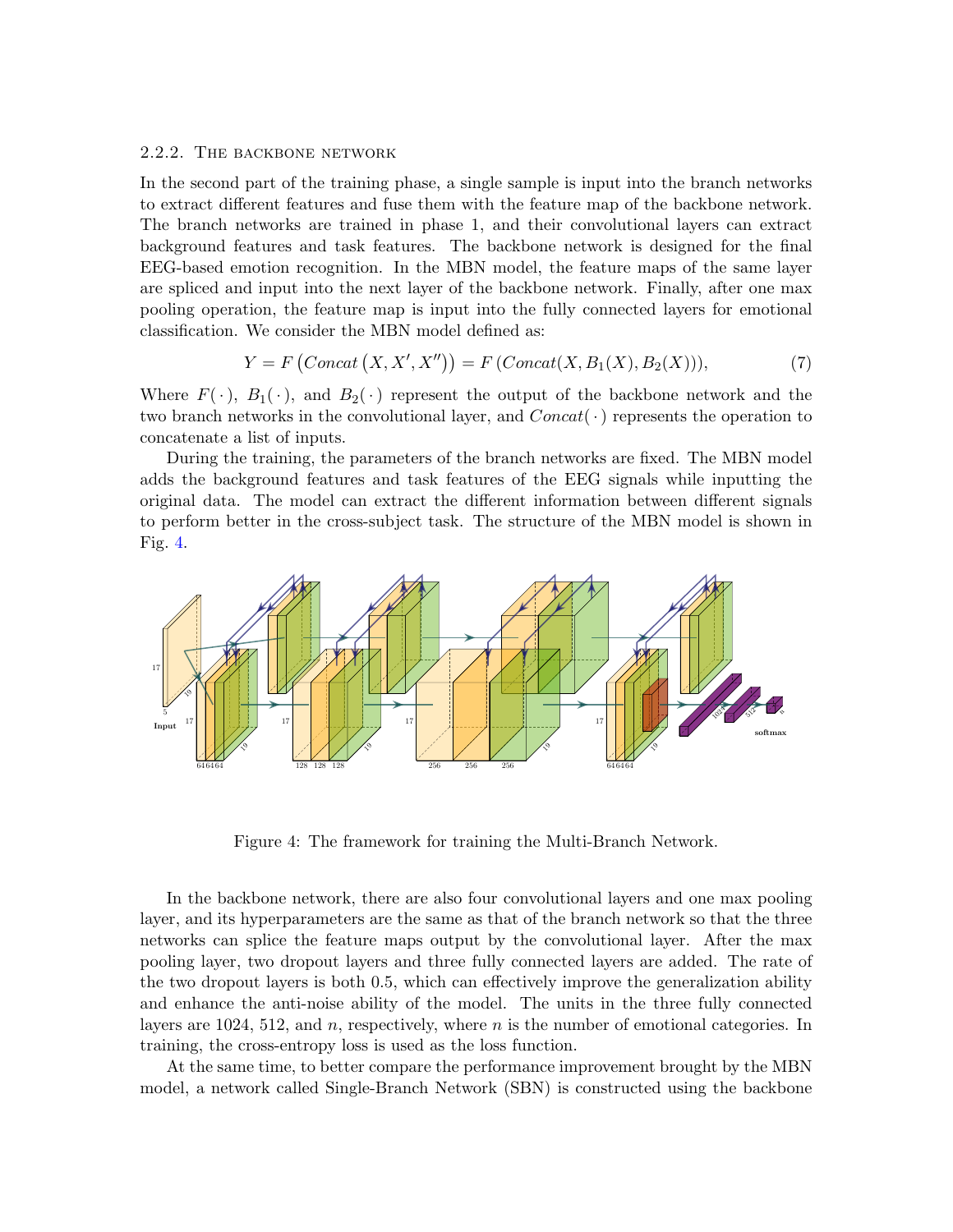network structure. We consider the SBN model defined as:

$$
Y = F(X). \tag{8}
$$

#### 2.3. Sample selection

It is a considerable challenge to train a model suitable for the cross-subject task without using the new-subject data. When the difference between training subjects and the new subjects is too significant, it will be difficult to adjust the model to make it have a good performance on the new subjects. Therefore, before the training of the MBN model, a tiny amount of new-subject samples without labels are used to select the training samples.

In the study of applying transfer learning, n types of emotion data need to be collected. In the actual data collection process, the generation and conversion of emotions require a period of initiation time. Therefore, it takes a relatively long time to collect data on multiple emotions. In this paper, since the training task of the  $Branch_1$  network is irrelevant to the emotional information, only partial data of one film is needed to be collected instead of multiple films, which further shortens the time required for data collection.

The overall process of sample selection is shown in Fig. [1\(](#page-3-0)c). For each subject in the test dataset, select the top  $T$  samples, and form a sample pair with the top  $T$  samples of other subjects, to obtain a total of  $(K-1) \times T$  sample pairs. After all sample pairs are input into the corresponding  $Branch_1$  network model and mapped to feature space, the Euclidean distance between the feature vectors is calculated. It can be seen in Fig.  $6(a)$  $6(a)$ . Finally, the similarity of  $T$  sample pairs is averaged as the similarity between the subjects. According to the similarity of all subjects, the subject similarity matrix  $M \in \mathbb{R}^{K \times K}$  is obtained.

$$
M_{ij} = \frac{1}{T} \sum_{t=1}^{T} d\left(X_i^t, X_j^t\right),\tag{9}
$$

where  $i, j = 1, 2, ..., K$ .

From the similarity matrix  $M$ , the subjects with higher similarity to the new subjects are selected to train the MBN model.

## 3. Experiment

#### 3.1. Dataset

This paper conducted experiments based on the SEED dataset [\(Zheng and Lu](#page-15-7) [\(2015\)](#page-15-7)) which BCMI Lab collected. Through careful selection of film clips, different types of emotions can be stimulated, including positive, negative, and neutral. Finally, 15 Chinese film clips were selected from the material library (6 films) as the stimuli used in the experiment, and every 5 clips correspond to a kind of emotion. Fifteen healthy subjects participated in the EEG signals collection experiment. In each experiment, the above 15 clips were played to stimulate the corresponding emotions, and the 62-channels' ESI NeuroScan System was used to record the EEG signals with a sampling frequency of 1000 Hz. After each clip, subjects were asked to complete a questionnaire immediately to report their emotional response. Each subject conducted the same experiment 3 times in different periods, so there were 45 experiments in total. In order to reduce the storage space and the amount of calculation, after removing some basic noise from the data, the data was down-sampled to 200 Hz.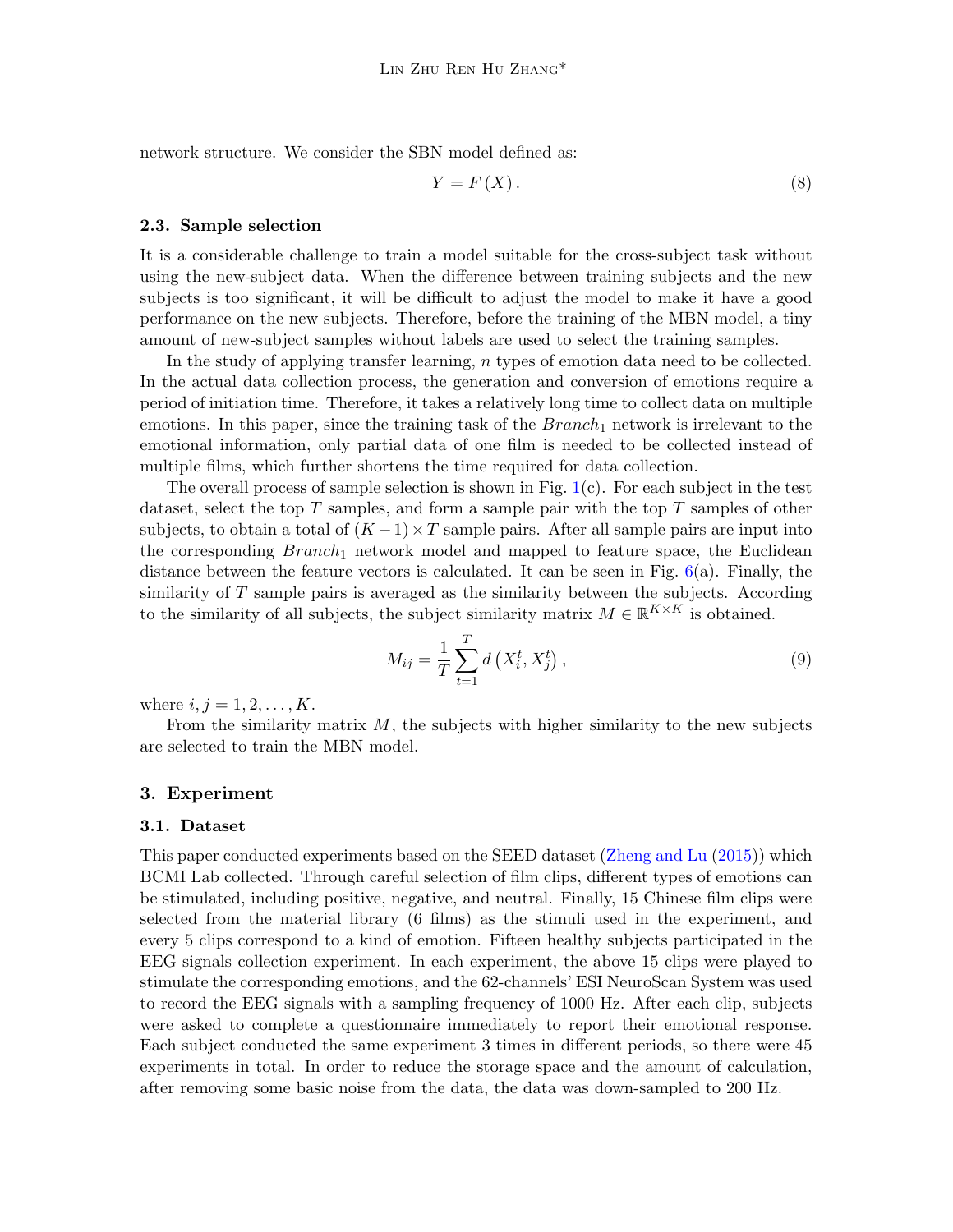#### 3.2. Experimental setup

In the feature organization, each subject's data on the SEED was sliced into 3394 slices with  $L \times C$  ( $L = T \times W$ ), where  $L = 1 \times 200$ ,  $C = 62$ . After DE feature extraction and format reconstruction, the 3D feature map of  $H \times W \times 5$  was obtained, where  $H = 17$ ,  $W = 19$ .

The experiments were carried out on single-subject dataset and cross-subject dataset. In the experiment with the single-subject dataset, we applied fivefold cross-validation on each subject and selected the experimental data with the highest accuracy in each subject for subsequent experiments to reduce the calculation time. In the experiment with the cross-subject dataset, the data of 13 subjects was used as the training dataset, and the data of the remaining 2 subjects was used as the test dataset.

The training was done using an NVIDIA TITAN Xp Founders Edition graphics card with CUDA 10.0 and cuDNN v7.6, in TensorFlow v1.15.0 and Keras v2.3.1 [\(Abadi et al.](#page-13-9)  $(2016)$ ; Géron  $(2019)$ ).

#### 3.3. Results and discussion

This section compares and analyzes the performance of the proposed MBN model under different conditions, including single-subject task, cross-subject task, and sample selection.

## 3.3.1. Single-subject task

In the single-subject task, the difference between the training dataset and the test dataset is small, so the trained model has a good performance on the test dataset.

From Fig. [5\(](#page-9-0)a), we can see the accuracy of the SBN model and MBN model in each subject's three-category emotion recognition. In the MBN model, the accuracy of all subjects exceeded 90%, and the average accuracy reached 95.71%, which was 2.22% higher than that of the SBN model. At the same time, the results on all the subjects show that the MBN model has different degrees of improvement compared with the SBN model, indicating that the extraction of multiple features is beneficial to the EEG-based emotion recognition. The accuracy under the single-subject task will be used as a baseline for comparison with subsequent experiments.

#### 3.3.2. Cross-subject task

In the training branch network section, the network model in Fig. [3](#page-5-0) is used to train the model to perform consistency (subject consistency and task consistency) judgments on the data. Then, different information is extracted by training the branch networks through completely opposed tasks (Fig. [2\)](#page-4-0).

The experimental results are as follows: In the subject consistency judgment, the average precision of the model reaches 98.02%, which is an exciting result. In the task consistency judgment, the average precision of the model is only 68.42%. We can see that the background features are obviously different in different subjects and can be easily recognized. On the other hand, the signal-to-noise ratio of the EEG signals is meager, and the performance of the model that uses data containing background noise is poor. Therefore, background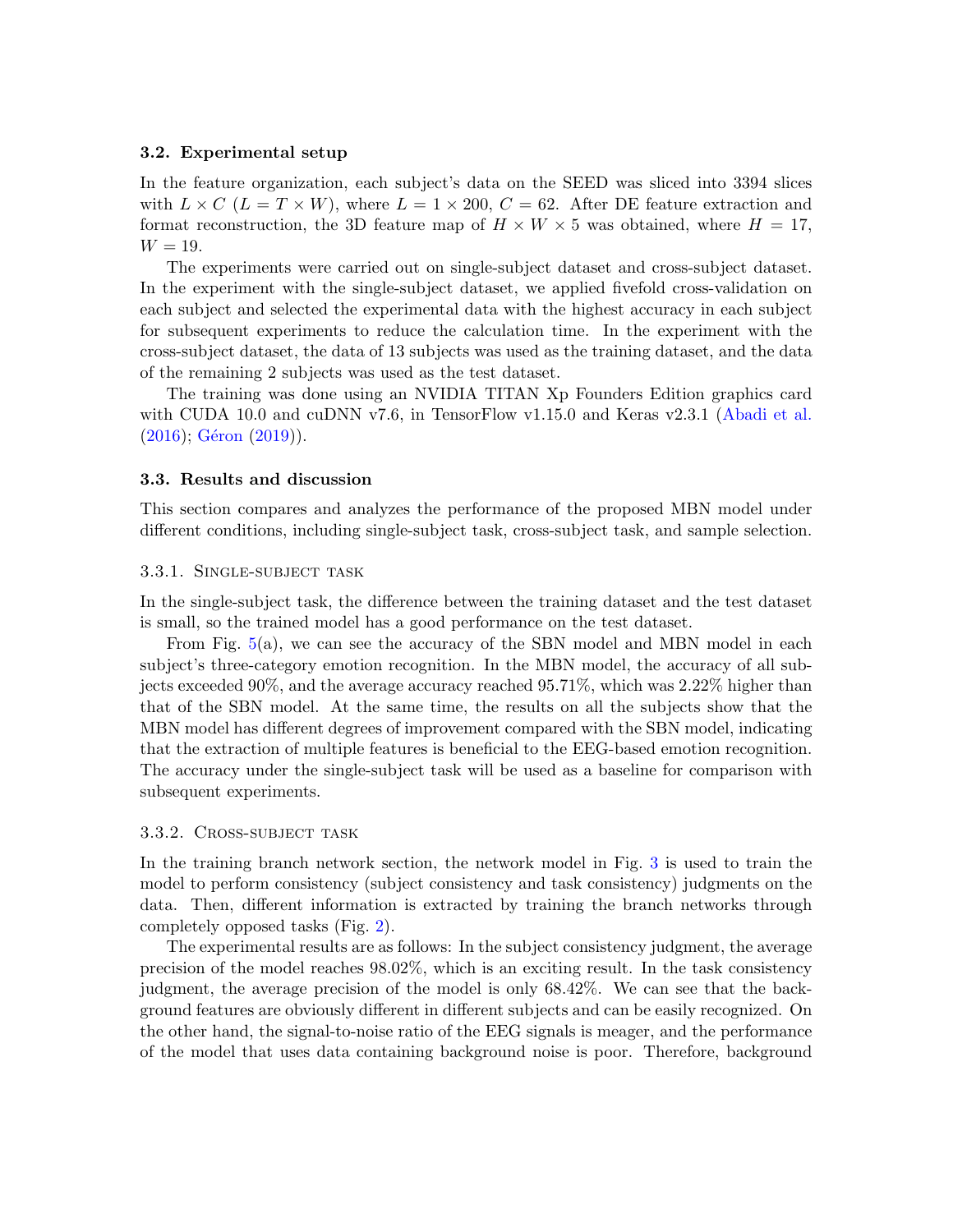features need to be considered in the cross-subject task. The experimental results show that the  $Branch_1$  network can effectively extract the background features.

In the training backbone network section, the input and output of the convolutional layer changed from the original  $Y = F(X)$  to  $Y = F(Concat(X, X', X''))$ . These two types of functions represent the SBN model and the MBN model, respectively. Fig. [5\(](#page-9-0)b) shows the test results of the two models on the cross-subject task.



<span id="page-9-0"></span>Figure 5: (a) The accuracy under the single-subject task. (b) The accuracy under the cross-subject task.

From Fig. [5,](#page-9-0) no matter which kind of model is, its classification accuracy is lower in the cross-subject task, which is caused by individual differences. Compared with the singlesubject task, in the cross-subject task, the accuracy of the SBN model decreased by 34.81%, and that of the MBN model only decreased by 16.14%.

In the cross-subject task, although the SBN model performed well on the single-subject task with an average accuracy of 93.49%, it performed poorly on the new-subject data with an average accuracy of only 58.68%. The average accuracy of the MBN model reached 79.57%, which was 20.89% higher than the SBN model. Meanwhile, the MBN model is more stable. Except for subjects  $#5$  and  $#6$ , the classification accuracy of the other subjects exceeds 70%. For subjects  $\#4, \#8, \#13, \text{ and } \#15$ , the average accuracy is over 85%, and the highest accuracy is 95.80%. It shows that adding background features and task features to train the model can effectively capture the differences among subjects and improve the model performance.

Our work is a new attempt to solve the problem of individual differences without using the new-subject data. While considering the task features, the influence of background features on the cross-subject emotion recognition task was considered, and some valuable features were automatically learned during the training process using the deep learning model.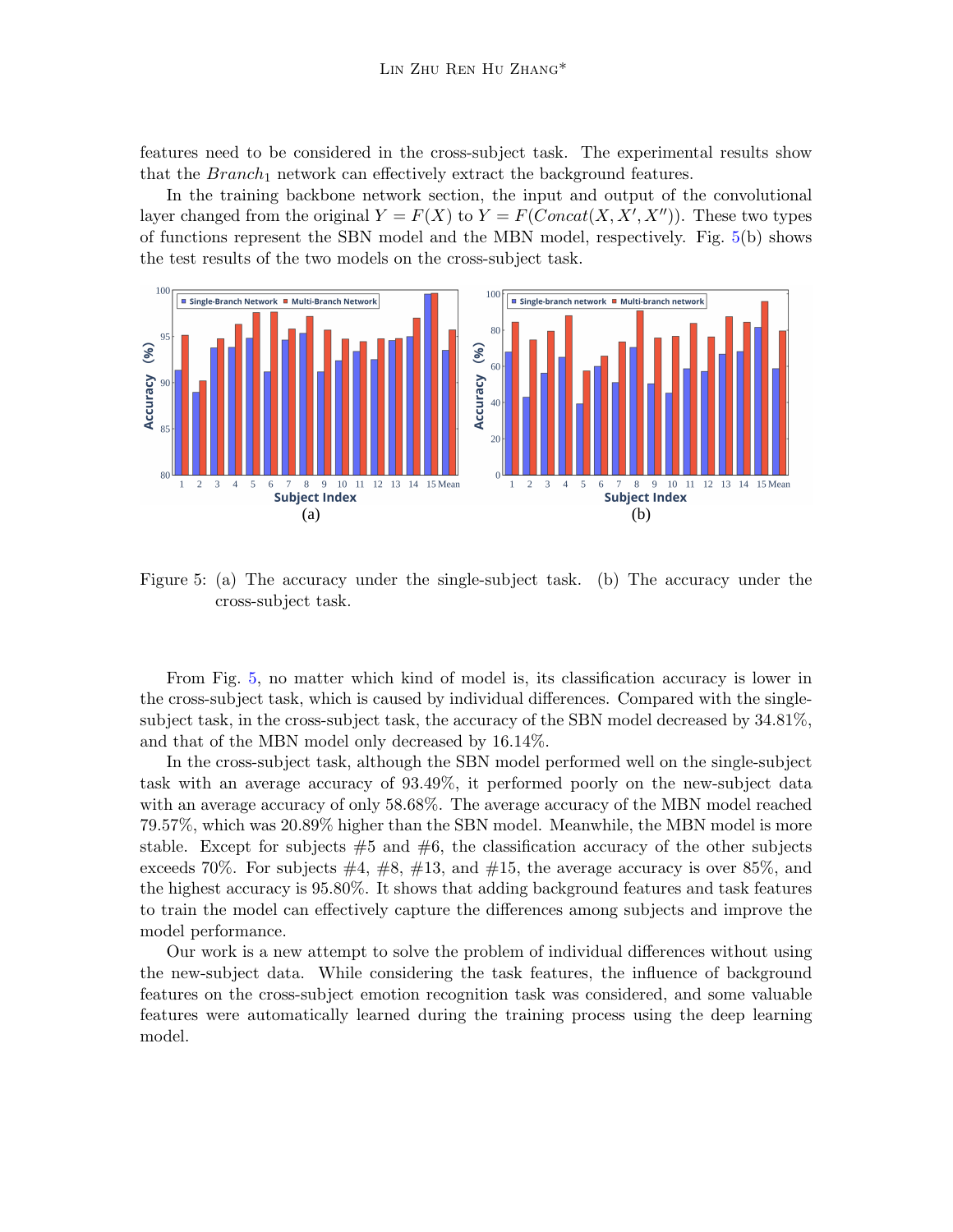| Algorithm        | <b>SBN</b> | TCA   | <b>TPT</b> | MSTL  | <b>DAN</b> | ATDD-<br>LSTM | <b>MBN</b> |
|------------------|------------|-------|------------|-------|------------|---------------|------------|
| Mean $(\%)$      | 58.68      | 71.80 | 76.31      | 88.92 | 83.81      | 90.92         | 79.57      |
| Std. $(\%)$      | 11.21      | 13.99 | 15.89      | 10.35 | 8.56       | 1.05          | 9.53       |
| Improve $(\%)$ - |            | 13.12 | 17.63      | 30.24 | 25.13      | 32.24         | 20.89      |

<span id="page-10-0"></span>Table 1: Means and standard deviations of multiple methods on the SEED dataset under the cross-subject task

## 3.3.3. Comparison of other methods

For SEED, we compared the performance of various methods mentioned in section [1](#page-0-0) with the MBN model. The average accuracy and standard deviation (STD) represent the final performance of the model, and all results were obtained on the data of 15 subjects. As shown in Table [1,](#page-10-0) the SBN model is compared as the baseline. The five algorithms used for comparison are all based on transfer learning, using all or part of the unlabeled newsubject data to adjust the model. TCA, TPT, and MSTL are traditional machine learning algorithms. MSTL taken negative transfer into account and trained the model by selecting specific subject data, which achieved SOTA performance in traditional machine learning. DAN and ATDD-LSTM are deep learning algorithms, all of which used domain adaptation to train the model. Under the ATDD-LSTM algorithm, the cross-subject classification accuracy reached 90.92%.

The performance of the MBN model is better than two common traditional machine learning algorithms, but there is still a certain gap with the current SOTA performance. Our work is of great significance for the practical BCI application. To our knowledge, the MBN model is the first algorithm that does not use the new-subject data and extracts background features to reduce individual differences. Compared with the other methods, the proposed method can shorten the time required for data collection in practice.

## 3.3.4. Sample selection

It is a considerable challenge to train a model suitable for the cross-subject task without using the new-subject data. Although the MBN model has achieved good accuracy, it is still not satisfactory. In this session, we use the subject similarity matrix  $M$  calculated by collecting a tiny amount of data to select samples to improve the classification accuracy further.

First, select the top 60 new-subject data samples of one clip, and combine these 60 samples with the top 60 samples of other subjects to form sample pairs, resulting in a total of  $14 \times 60 = 840$  sample pairs. After obtaining the sample pairs, they are input into the  $Branch_1$  network to calculate the similarity between the samples, and the similarity of every 60 sample pairs is averaged as the similarity between the two subjects. Fig.  $6(a)$  $6(a)$ shows the distribution of different samples mapped to the feature space, and the similarity is determined according to  $M_{ij}$ . Finally, the heat map of the subject similarity matrix M is shown in Fig.  $6(b)$  $6(b)$ .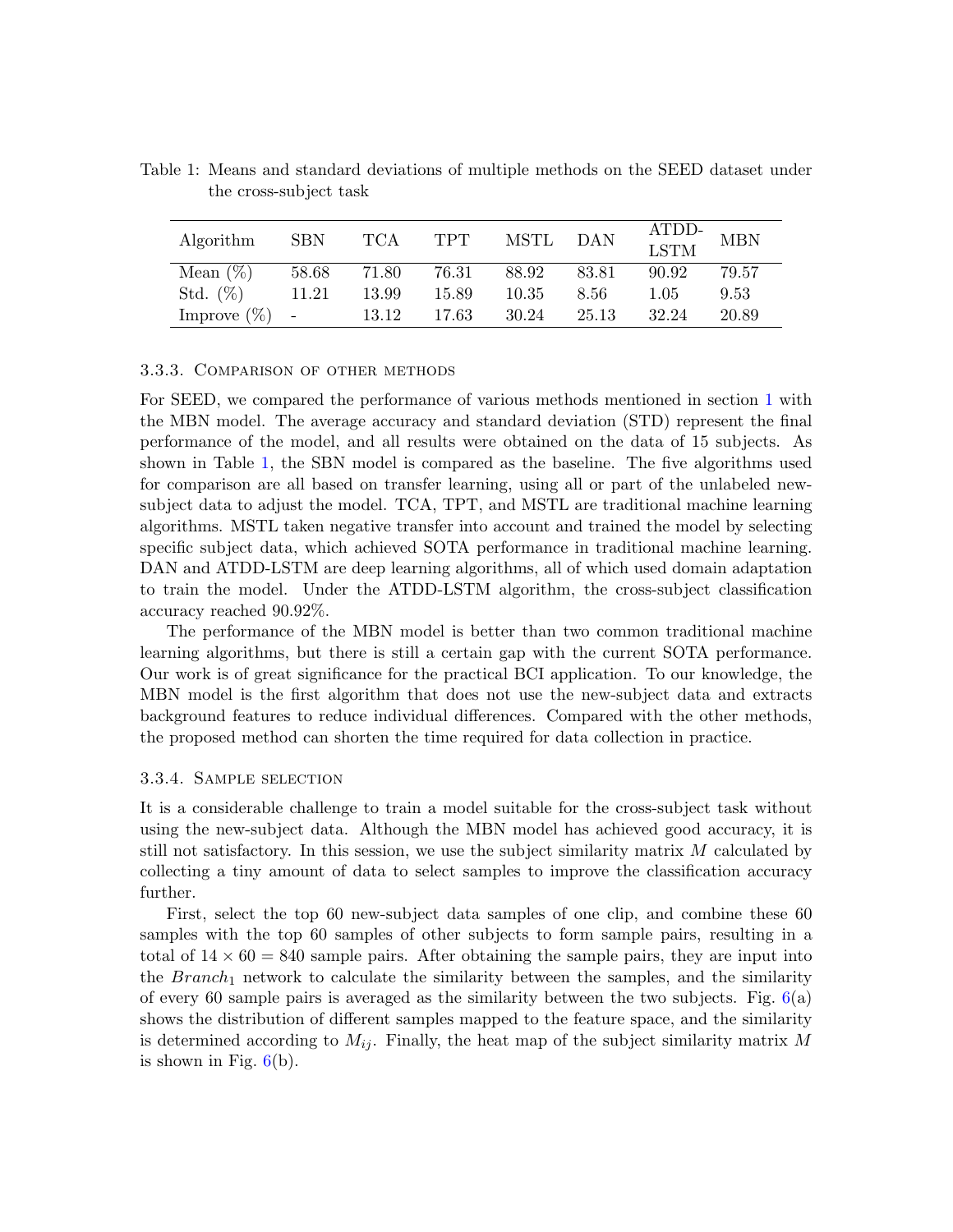<span id="page-11-0"></span>

Figure 6: (a) The distribution of samples in the same feature space. The sample in the dotted circle is from new subjects. The dashed and solid lines represent the sample pairs with the largest distance (the most significant difference) and the smallest distance (the highest similarity). (b) The heat map of the subject similarity matrix.

In Fig. [6\(](#page-11-0)b), the similarity between each subject (each row) and other subjects is obtained from the corresponding  $Branch_1$  network model, so the resulting matrix is not a completely symmetrical matrix. According to the above experiments, the  $Branch_1$  network has excellent performance. Although the results are output by 15 different models, the matrix still maintains a high symmetry, which further confirms the credibility of successfully extracting background features. Finally, based on the similarity matrix, two different experiments are carried out, and the results obtained are shown in Fig. [7.](#page-11-1)



<span id="page-11-1"></span>Figure 7: The accuracy of training the model with different amounts of subject data.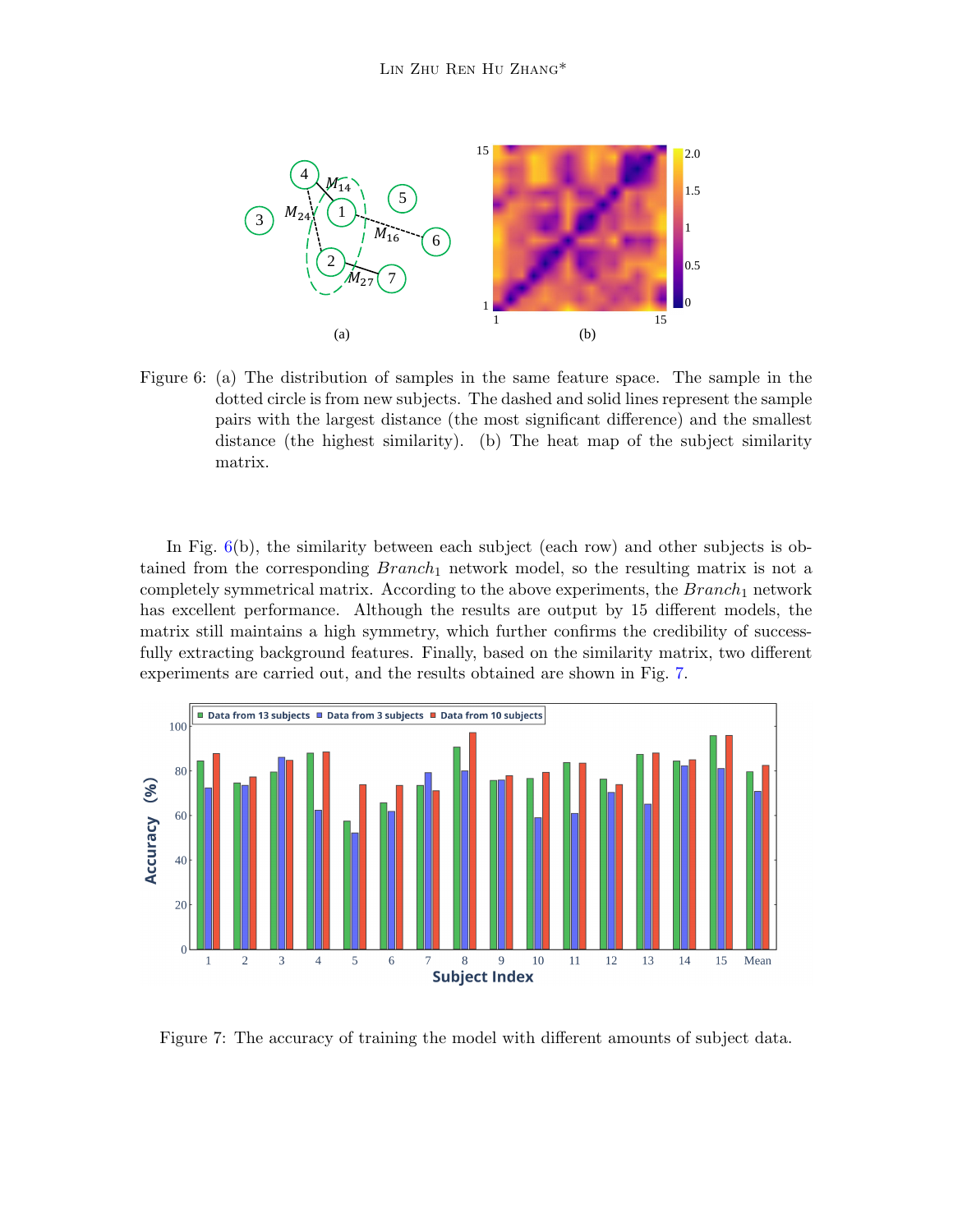When using the data of 3 existing subjects who most similar to the new subject to train the model, the accuracy is further improved on subjects  $#3, #7,$  and  $#9$ . It indicates that the similarity between the subjects is high, and even when less data is used for training, better performance can be obtained. However, for subjects  $\#1, \#4, \#8, \#10, \#11, \#13$ , and #15, the model's accuracy dropped significantly, with a decline rate of more than 10%. The average accuracy of 15 subjects was 70.79%, which does not exceed that of the MBN model without sample selection, indicating that too little data is terrible for model training. In limited data samples, using more data can improve the model's generalization ability, and better model performance can be obtained on new-subject data. However, while increasing the amount of data, some samples with too significant differences may be added, which will cause the model to perform worse.

In consideration of the above situation, the data of the 3 subjects, which were significantly different from the new subjects, were removed, and the remaining data were used to train the model. In most subjects, the classification accuracy is improved. For subjects  $\#7$ ,  $\#11$ , and  $\#12$ , the accuracy is dropped slightly, with an average drop of 1.70%. For subjects  $\#3$ ,  $\#5$ ,  $\#6$ , and  $\#8$ , the performance of the model is significantly improved, and the classification accuracy of the model is all increased by more than 5%. Finally, among the 15 subjects, the average accuracy of the MBN model reached 82.47%, which was 2.90% higher than that of the MBN model without sample selection, confirming the effectiveness of selecting sample by this method for training.

In this session of the experiment, we used the  $Branch_1$  network to calculate the subject similarity matrix and selected samples for training to avoid the negative improvement of the model caused by the excessively different subject data. In the end, this method improved the model performance while shortening the time required for model training.

## 4. Conclusions

Emotion recognition is an essential field of artificial intelligence, and its vast potential promotes the development of society. This paper provides a new framework based on Multi-Branch Network (MBN) for EEG-based emotion recognition, which promotes the analysis of cross-subject EEG signals. The MBN model extracts the background features and task features to jointly train the backbone network to achieve high classification accuracy in the cross-subject task. The average accuracy of the MBN model reached 79.57% on the SEED dataset, which is 20.89% higher than that of the SBN model. At the same time, the MBN model does not use the new-subject data in the training process, which improves the availability in practice. When the difference between some subjects in the training dataset and the new subjects is too large, it will lead to poor performance of the model on the new subjects. To this end, the similarity between the subjects is calculated by the background features, and a tiny amount of new-subject data is used to filter the training samples to improve the model performance further. After removing the data of the 3 most different subjects, the average accuracy of the MBN model reached 82.47%. Compared with other transfer learning methods, the proposed method uses less new-subject data, which shortens the time required for data collection in practice. At the same time, it is feasible to use deep learning to extract background features and calculate the similarity among subjects, which can be used for other studies.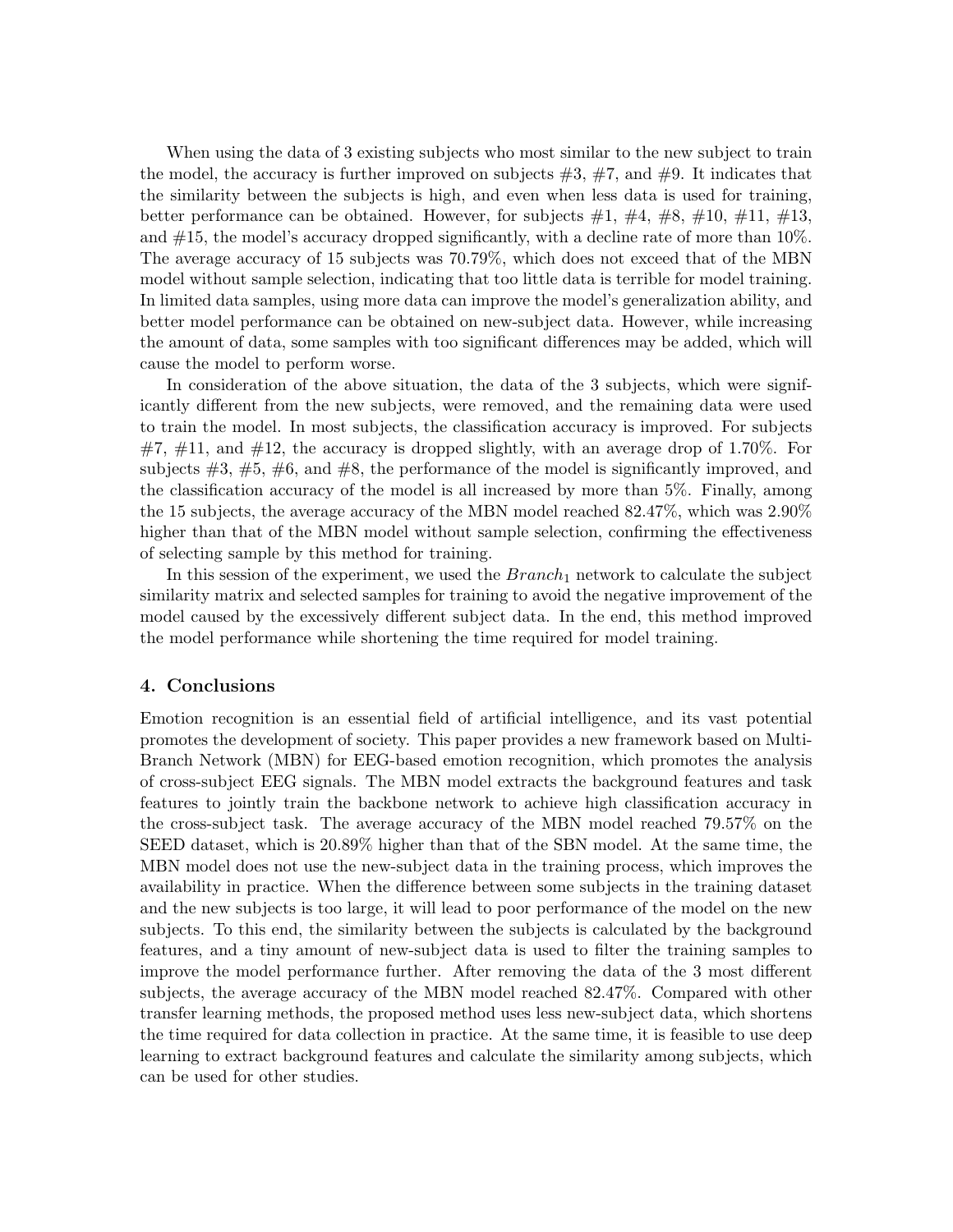## Acknowledgments

This work was supported by the National Natural Science Foundation of China (61633010, U20B2074) and Key Research and Development Project of Zhejiang Province (2020C04009) and National Key Research Development Project (2017YFE0116800), Fundamental Research Funds for the Provincial Universities of Zhejiang (GK209907299001-008), Health Bureau of Zhejiang Province (2019PY054), and was also supported by Laboratory of Brain Machine Collaborative Intelligence of Zhejiang Province (2020E10010).

## References

- <span id="page-13-9"></span>Martín Abadi, Paul Barham, Jianmin Chen, Zhifeng Chen, Andy Davis, Jeffrey Dean, Matthieu Devin, Sanjay Ghemawat, Geoffrey Irving, Michael Isard, et al. Tensorflow: A system for large-scale machine learning. In 12th  $\{ \textit{USENIX} \}$  symposium on operating systems design and implementation ({OSDI} 16), pages 265–283, 2016.
- <span id="page-13-3"></span>Pietro Aricò, Nicolina Sciaraffa, and Fabio Babiloni. Brain–computer interfaces: Toward a daily life employment, 2020.
- <span id="page-13-4"></span>Benjamin Blankertz, Guido Dornhege, Matthias Krauledat, Klaus-Robert Müller, and Gabriel Curio. The non-invasive berlin brain–computer interface: fast acquisition of effective performance in untrained subjects. NeuroImage, 37(2):539–550, 2007.
- <span id="page-13-5"></span>Xin Chai, Qisong Wang, Yongping Zhao, Yongqiang Li, Dan Liu, Xin Liu, and Ou Bai. A fast, efficient domain adaptation technique for cross-domain electroencephalography (eeg)-based emotion recognition. Sensors, 17(5):1014, 2017.
- <span id="page-13-2"></span>Xuhai Chen, Zhihui Pan, Ping Wang, Lijie Zhang, and Jiajin Yuan. Eeg oscillations reflect task effects for the change detection in vocal emotion. Cognitive Neurodynamics,  $9(3)$ : 351–358, 2015.
- <span id="page-13-0"></span>Roddy Cowie, Ellen Douglas-Cowie, Nicolas Tsapatsoulis, George Votsis, Stefanos Kollias, Winfried Fellenz, and John G Taylor. Emotion recognition in human-computer interaction. IEEE Signal processing magazine,  $18(1):32-80$ ,  $2001$ .
- <span id="page-13-7"></span>Xiaobing Du, Cuixia Ma, Guanhua Zhang, Jinyao Li, Yu-Kun Lai, Guozhen Zhao, Xiaoming Deng, Yong-Jin Liu, and Hongan Wang. An efficient lstm network for emotion recognition from multichannel eeg signals. IEEE Transactions on Affective Computing, 2020.
- <span id="page-13-8"></span>Ruo-Nan Duan, Jia-Yi Zhu, and Bao-Liang Lu. Differential entropy feature for eeg-based emotion classification. In 2013 6th International IEEE/EMBS Conference on Neural Engineering (NER), pages 81–84. IEEE, 2013.
- <span id="page-13-1"></span>Laura Fiorini, Gianmaria Mancioppi, Francesco Semeraro, Hamido Fujita, and Filippo Cavallo. Unsupervised emotional state classification through physiological parameters for social robotics applications. Knowledge-Based Systems, 190:105217, 2020.
- <span id="page-13-6"></span>Yaroslav Ganin and Victor Lempitsky. Unsupervised domain adaptation by backpropagation. In International conference on machine learning, pages 1180–1189. PMLR, 2015.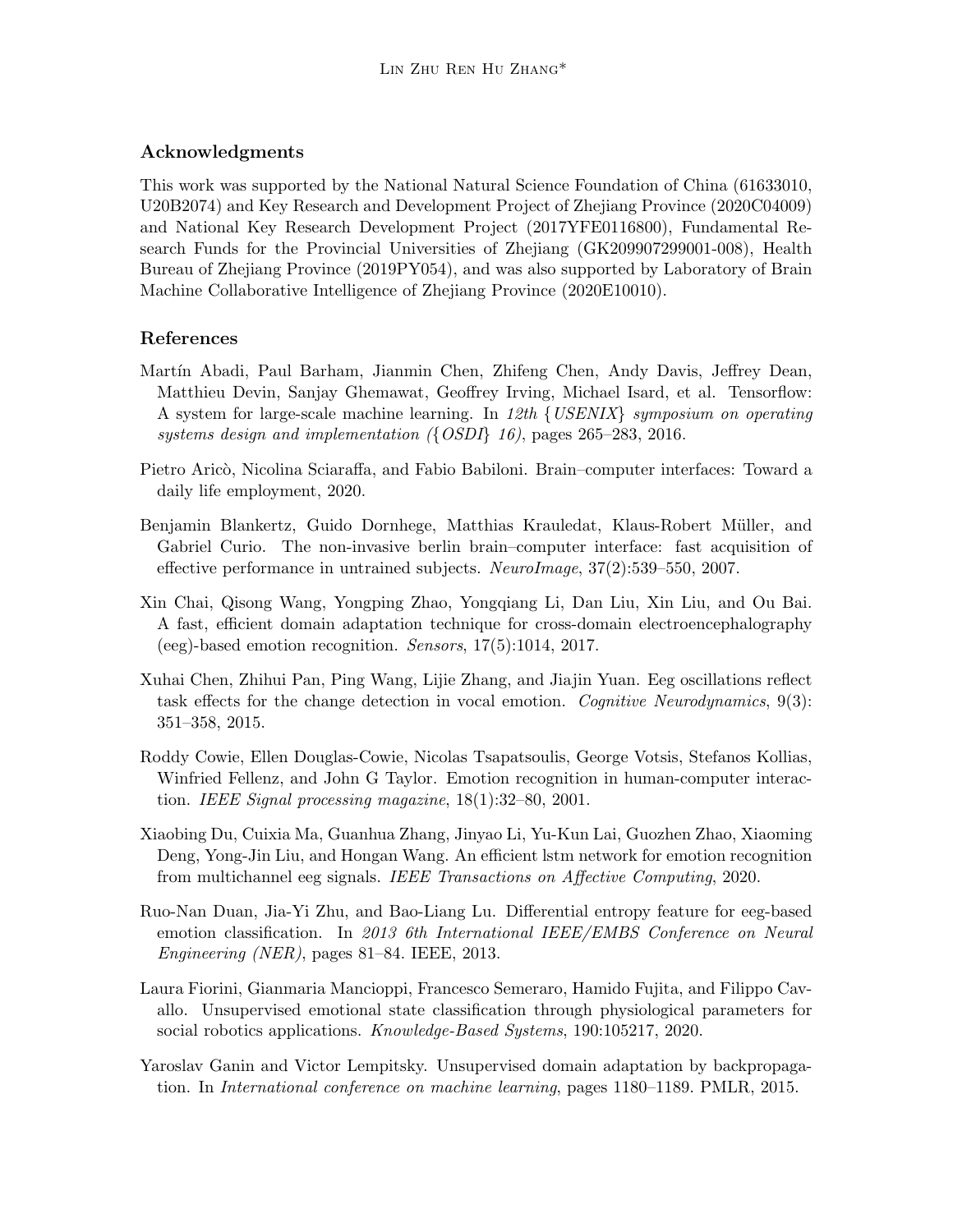- <span id="page-14-2"></span>Gary Garcia-Molina, Tsvetomira Tsoneva, and Anton Nijholt. Emotional brain–computer interfaces. International journal of autonomous and adaptive communications systems, 6 (1):9–25, 2013.
- <span id="page-14-12"></span>Aurélien Géron. Hands-on machine learning with Scikit-Learn, Keras, and TensorFlow: Concepts, tools, and techniques to build intelligent systems. O'Reilly Media, 2019.
- <span id="page-14-3"></span>Atefeh Goshvarpour and Ateke Goshvarpour. Eeg spectral powers and source localization in depressing, sad, and fun music videos focusing on gender differences. Cognitive neurodynamics, 13(2):161–173, 2019.
- <span id="page-14-11"></span>Raia Hadsell, Sumit Chopra, and Yann LeCun. Dimensionality reduction by learning an invariant mapping. In 2006 IEEE Computer Society Conference on Computer Vision and Pattern Recognition (CVPR'06), volume 2, pages 1735–1742. IEEE, 2006.
- <span id="page-14-0"></span>Yu-Liang Hsu, Jeen-Shing Wang, Wei-Chun Chiang, and Chien-Han Hung. Automatic ecgbased emotion recognition in music listening. IEEE Transactions on Affective Computing, 11(1):85–99, 2017.
- <span id="page-14-4"></span>Vinay Jayaram, Morteza Alamgir, Yasemin Altun, Bernhard Scholkopf, and Moritz Grosse-Wentrup. Transfer learning in brain-computer interfaces. IEEE Computational Intelligence Magazine, 11(1):20–31, 2016.
- <span id="page-14-7"></span>He Li, Yi-Ming Jin, Wei-Long Zheng, and Bao-Liang Lu. Cross-subject emotion recognition using deep adaptation networks. In International conference on neural information processing, pages 403–413. Springer, 2018.
- <span id="page-14-6"></span>Jinpeng Li, Shuang Qiu, Yuan-Yuan Shen, Cheng-Lin Liu, and Huiguang He. Multisource transfer learning for cross-subject eeg emotion recognition. IEEE transactions on cybernetics, 50(7):3281–3293, 2019.
- <span id="page-14-8"></span>Mingsheng Long, Yue Cao, Jianmin Wang, and Michael Jordan. Learning transferable features with deep adaptation networks. In International conference on machine learning, pages 97–105. PMLR, 2015.
- <span id="page-14-1"></span>Fabien Lotte, Marco Congedo, Anatole L´ecuyer, Fabrice Lamarche, and Bruno Arnaldi. A review of classification algorithms for eeg-based brain–computer interfaces. Journal of neural engineering, 4(2):R1, 2007.
- <span id="page-14-9"></span>Yun Luo, Si-Yang Zhang, Wei-Long Zheng, and Bao-Liang Lu. Wgan domain adaptation for eeg-based emotion recognition. In International Conference on Neural Information Processing, pages 275–286. Springer, 2018.
- <span id="page-14-10"></span>Fangyao Shen, Guojun Dai, Guang Lin, Jianhai Zhang, Wanzeng Kong, and Hong Zeng. Eeg-based emotion recognition using 4d convolutional recurrent neural network. Cognitive Neurodynamics, 14(6):815–828, 2020.
- <span id="page-14-5"></span>Yi-Wei Shen and Yuan-Pin Lin. Challenge for affective brain-computer interfaces: Nonstationary spatio-spectral eeg oscillations of emotional responses. Frontiers in human neuroscience, 13:366, 2019.